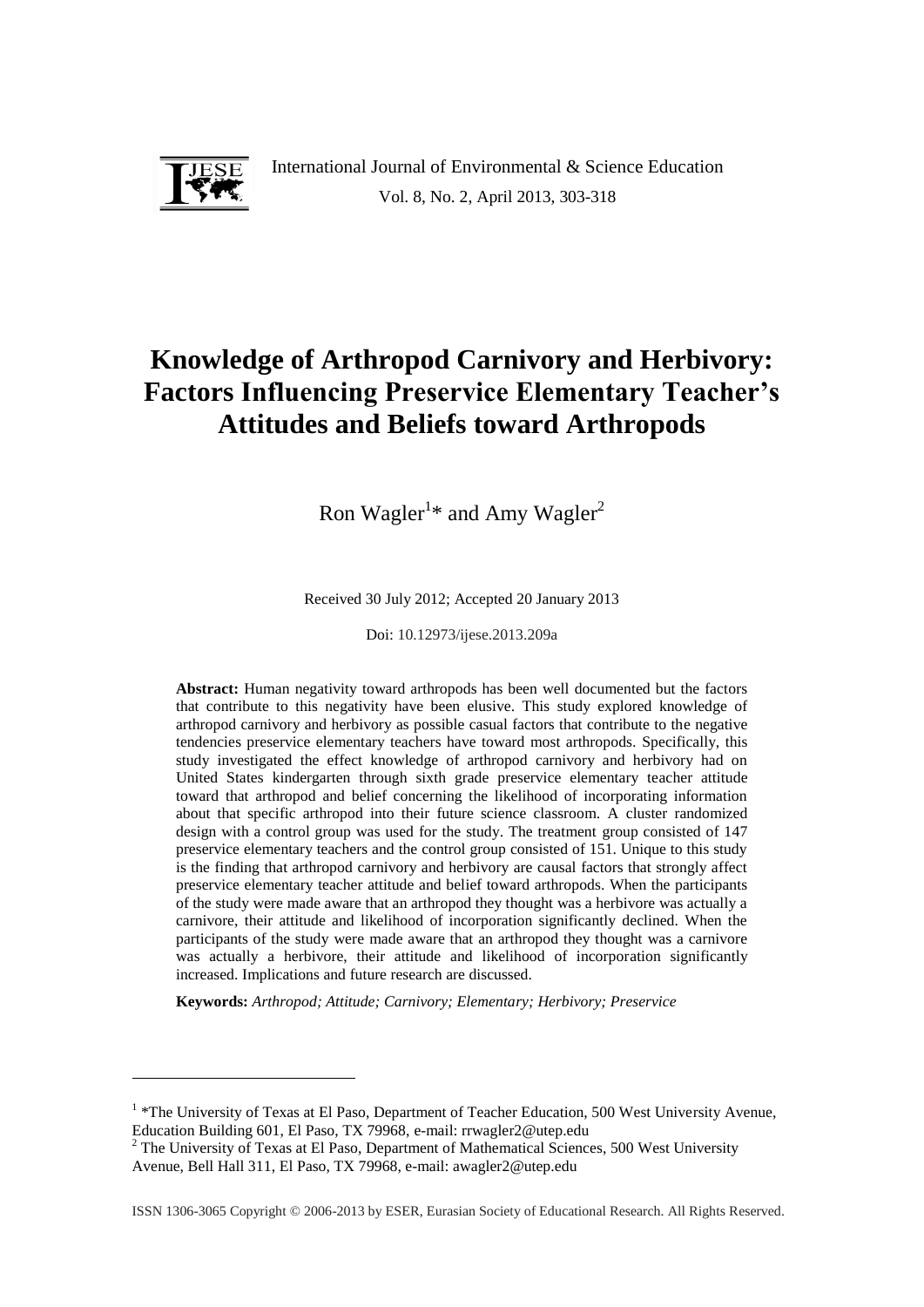## **Introduction**

Human negativity toward arthropods has been well documented (e.g., Kellert, 1993; Prokop, Tolarovičová, Camerik & Peterková, 2010; Wagler, 2010; Wagler & Wagler, 2011) with the classic example being fear of spiders (e.g., Gerdes, Uhl, & Alpers, 2009). Previous research has shown preservice elementary teachers have no plans to teach their future students about the vast majority

Table 1. *Adult Arthropods Used in the Study*

of Earth's arthropods (Wagler, 2010; Wagler & Wagler, 2011) even though a quality science education begins in the elementary classroom with curriculum that exposes students to biodiverse groups of animals (e.g., AAAS, 1993; NRC, 1996; NRC, 2011; NAAEE, 2004). Although human negativity toward arthropods has been documented, the underlying factors that contribute to this negativity have been elusive. Identifying

| <b>Type of</b><br>Arthropod | Common<br><b>Name</b>       | <b>Scientific</b><br><b>Name</b> | <b>Carnivore</b>      | <b>Herbivore</b>      | <b>Primary</b><br><b>Diet</b>         | <b>Terrestrial</b><br>Food<br>Chain<br><b>Trophic</b><br>Level <sup>d</sup> |
|-----------------------------|-----------------------------|----------------------------------|-----------------------|-----------------------|---------------------------------------|-----------------------------------------------------------------------------|
| <b>Beetle</b>               | Asian Lady<br><b>Beetle</b> | Harmonia<br>axyridis             | $\mathcal{V}^{\rm a}$ |                       | Arthropods                            | Level $3$ :<br>Secondary<br>Consumer                                        |
| Dragonfly                   | Dragonhunter                | Hagenius<br>brevistylus          | ✓                     |                       | Arthropods                            | Level $3$ :<br>Secondary<br>Consumer                                        |
| Spider                      | Daring<br>Jumping<br>Spider | Phidippus<br>audax               | ✓                     |                       | Arthropods                            | Level $3$ :<br>Secondary<br>Consumer                                        |
| Spider                      | Unknown                     | <b>Bagheera</b><br>kiplingi      |                       | $\mathcal{V}^{\rm b}$ | Beltian <sup>c</sup><br><b>Bodies</b> | Level $2$ :<br>Primary<br>Consumer                                          |

<sup>a</sup>Predominantly Carnivorous; <sup>b</sup>Predominantly Herbivorous; 'Beltian body: a protein-rich structure produced by and found on the leaflets of the ant-acacia plant (*Vachellia spp.*) (Meehan, Olson, Reudink, Kyser & Curry, 2009); <sup>d</sup>Level 1: Plants, that make their own food, are called *primary producers*;

Level 2: Herbivores, that eat plants, are called *primary consumers*;

Level 3: Carnivores, that eat herbivores, are called *secondary consumers*.



Figure 1. *The predominantly herbivorous spider Bagheera kiplingi eating a protein-rich Beltian body it has harvested from an ant-acacia plant (Vachellia spp.). Note the other Beltian bodies on the tips of the plants leaflets. (*Photograph by David Jordan and used with his permission)

 $\propto$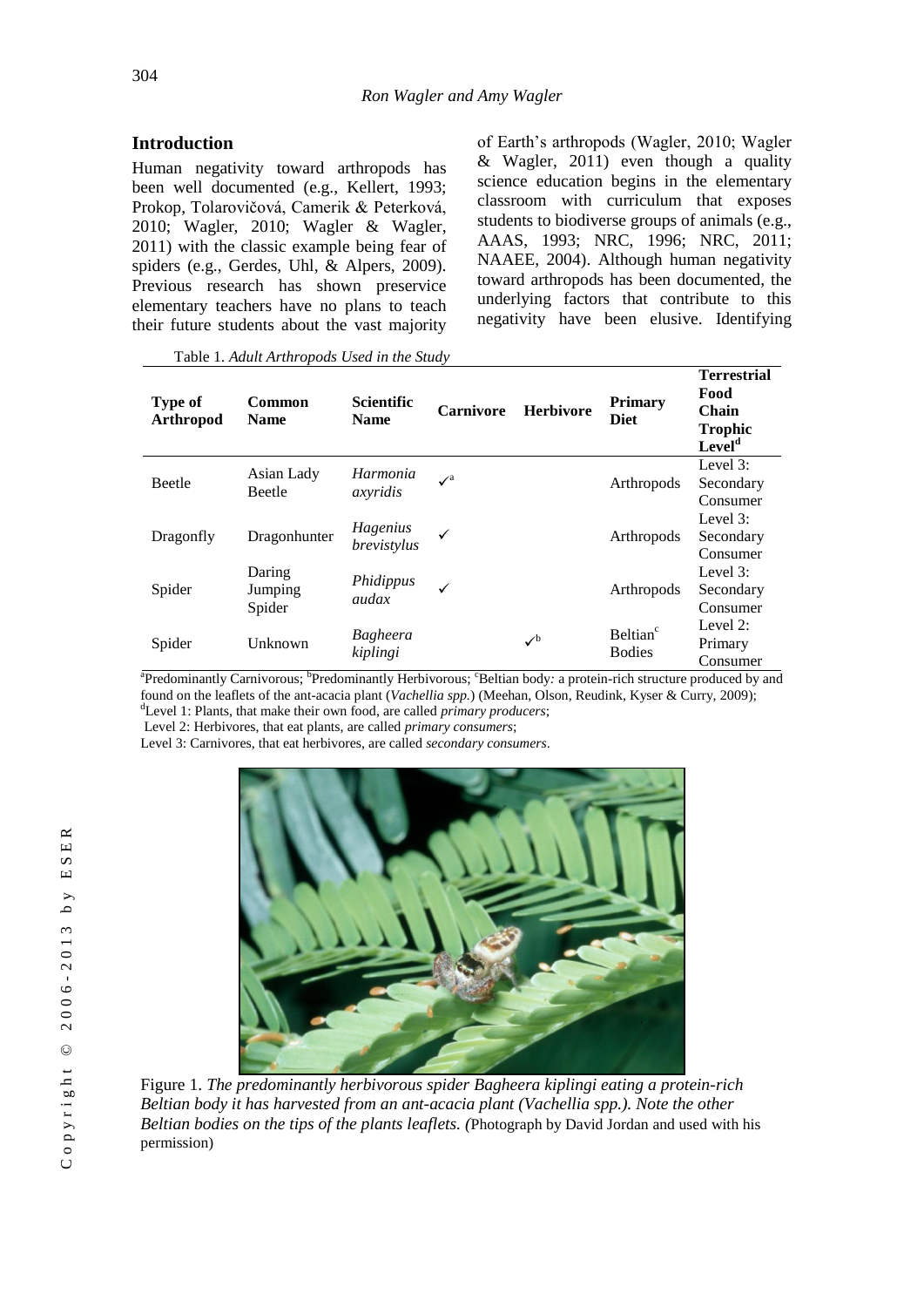these factors can assist science educators in constructing effective learning environments that foster students understand of ecosystem interactions.

This study explored knowledge of arthropod carnivory and herbivory as possible casual factors that contribute to the negative tendencies preservice elementary teachers have toward most arthropods (Wagler, 2010; Wagler & Wagler, 2011). Specifically, this study investigated the effect knowledge of arthropod carnivory and herbivory had on United States (U.S.) kindergarten through sixth grade (K-6) preservice elementary teacher attitude toward that arthropod and belief concerning the likelihood of incorporating information about that specific arthropod into their future science classroom (henceforth referred to as "likelihood of incorporation"). A cluster randomized design with a control group was used for the study. Four arthropods were used in the study (See Table 1).

They were the Asian lady beetle, the dragonhunter dragonfly, the daring jumping spider and the only known predominantly herbaceous spider, *Bagheera kiplingi* (See Figure 1).

#### *Theoretical Underpinnings of the Study*

Human attitude is defined as a "psychological tendency that is expressed by evaluating a particular entity with some degree of favor or disfavor" (Eagly & Chaiken, 1993, p.1).

individual's present attitude (2) toward that entity.

That attitude, in turn, affects present beliefs (3) associated with that entity (Kruglanski & Stroebe, 2005; Marsh & Wallace, 2005). The mechanisms by which beliefs influence attitudes and attitudes influence beliefs is based on the way attitudes and beliefs are perceptually organized (Heider, 1958; Albarracín et al., 2005), cognitively organized (Osgood & Tannenbaum, 1955; Rosenberg, 1960; Albarracín et al., 2005) and the outcomes of judgmental processes (Sherif, Sherif, & Nebergall, 1965; Albarracín et al., 2005).

#### **Literature Review**

#### *A Brief Overview of Arthropods*

Arthropods (Phylum *Arthropoda*) are invertebrate animals that are united by a set of characteristics, with the most visible being a segmented body and jointed appendages that are covered with an exoskeleton made of chitin (Budd & Telford, 2009; Johnson, 2003; Lewis, Gaffin, Hoefnagels & Parker, 2002). Common examples include insects (Class: *Insecta*), spiders (Class: *Arachnida*) and shrimp (Class: *Malacostraca*). Arthropod evolution began approximately 542-488 million years ago in the Cambrian period (Budd & Telford**,** 2009). Based upon life history, global biodiversity and sheer numbers, arthropods are arguably the most



Figure 2. *Association between Human's Past Beliefs, Present Attitude and Present Belief*

Human belief is defined as an estimate of the likelihood that the knowledge one has about an entity is correct or, alternatively, that an event or a state of affairs has or will occur (Eagly & Chaiken, 1998). The past beliefs of humans (1) (See Figure 2) that are linked to a particular entity (i.e., an arthropod) affect the

evolutionarily and biologically successful animal phylum on Earth.

Arthropod global species distribution includes all continents and nearly every body of water on Earth. It is hypothesized that more than 75% of all animal species on Earth are arthropods (Lewis, Gaffin, Hoefnagels & Parker, 2002) with the class Insecta (i.e., the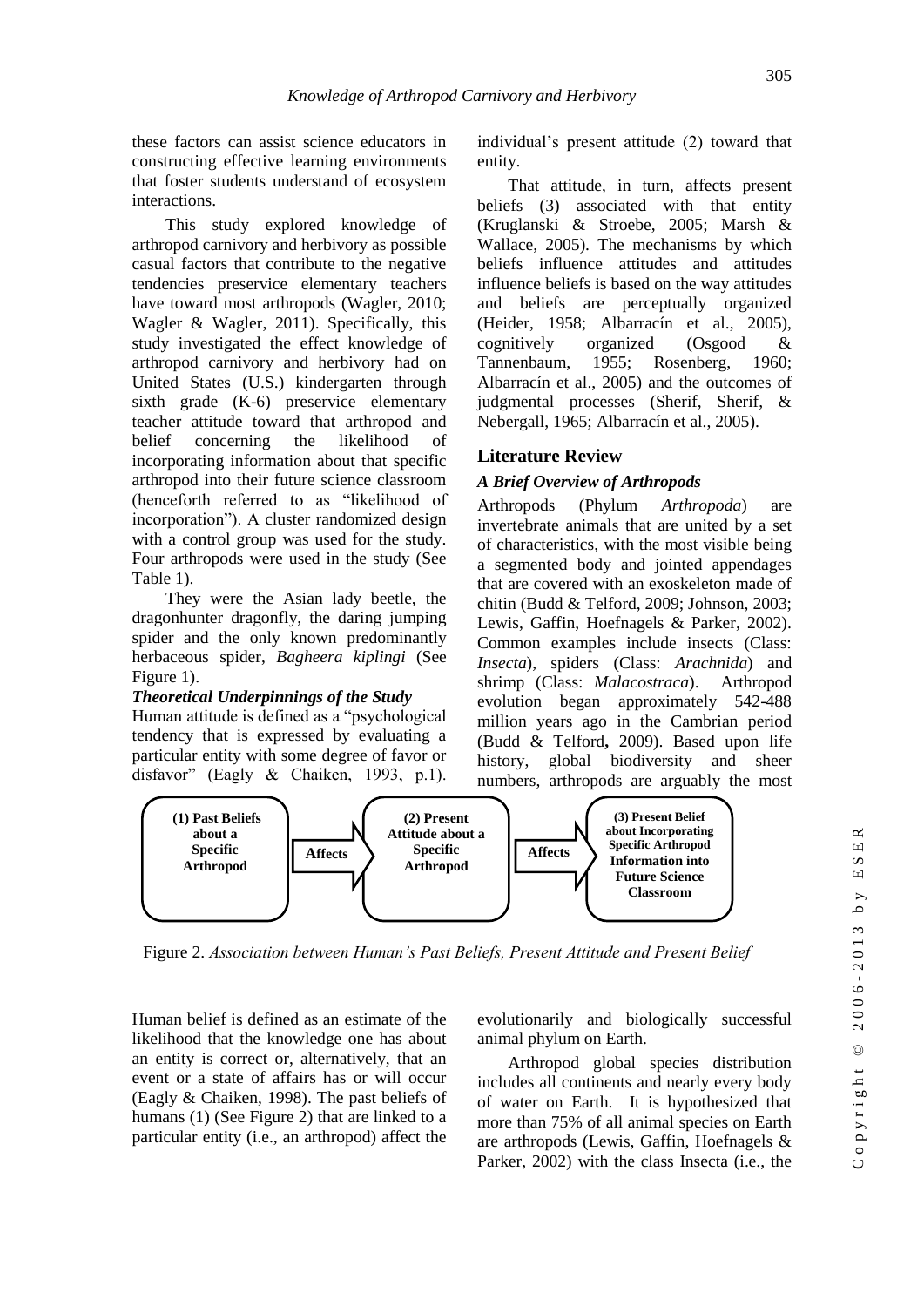insects) having the largest number of species and the greatest number of individuals. Beetles alone account for more than 300,000 species. Arthropods perform many essential ecological services for humans that range from the pollination of flowering plants by bees, to the consumption of massive global detritus by cockroaches to a myriad of other phenomenon that make human existence possible (Wilson, 1987). Even though arthropod species diversity is large, the conservation status of many of Earth's arthropod species ranges from vulnerable to extinct (International Union for Conservation of Nature, 2012) as they are part of the current human-induced global mass extinction of plant and animal life (e.g., Jackson, 2008; Wagler*,* 2011; Wagler*,* 2012; Wake & Vredenburg, 2008).

## *Human Psychological Tendencies and Beliefs toward Invertebrates*

The general public and farmers possess a limited knowledge of invertebrates. They also tend to express fear and anxiety toward most invertebrates, particularly insects and spiders. Scientists and conservation organization members tend to have a more positive attitude and possess more knowledge about arthropods (Kellert, 1993). The majority of the general public indicate a dislike of cockroaches, bugs**,** ticks, ants, beetles and crabs; a dislike of insects in the home; a fear of scorpions, spiders and stinging insects; a desire to eliminate cockroaches, spiders, fleas, mosquitoes and moths; and a view of the cockroach and octopus as a highly unattractive animal. In a general sense, farmers expressed similar views to those of the general public (Kellert, 1993).

A more positive view of specific invertebrates occurs when that invertebrate is deemed by a human to have utilitarian value (e.g., shrimp). Farmers, in a general sense, tend to display more emotionally detached, antagonistic and pragmatic attitudes toward invertebrates and largely view them as a source of material gain or a threat. Scientists and conservation organization members had a protective and appreciative attitude toward invertebrates. They also had a greater interest in recreational contact with invertebrates (Kellert, 1993). Kellert's study (1993) showed how different societal groups (e.g., the general public, farmers, scientists and conservation members) perceive and value invertebrates.

Bjerke, Odegardstuen and Kaltenborn (1998) explored Norwegian children and adolescents degree of preference for animals. They found that the degree of preference for animals varies depending on the type of animal (Bjerke, Odegardstuen & Kaltenborn, 1998). The worm, spider, bee and crow were found to be the least favorite species. The cat, dog, rabbit and horse were the favorite species (Bjerke, Odegardstuen & Kaltenborn, 1998). Very few of the studies participants were willing to save ecologically-significant insects (i.e., ants, bees and lady beetles) from going extinct (Bjerke, Odegardstuen & Kaltenborn, 1998).

Prokop and Tunnicliffe (2008) assessed spider and bat attitudes in Slovakia children ranging in age from 10-16 years. Children had more negative attitudes toward spiders than bats with female participants having greater negativity than male participants. Irrespective of children's age or gender, alternative conceptions and knowledge of bats and spiders were distributed randomly (Prokop & Tunnicliffe, 2008). A moderate correlation between attitude and knowledge of bats was found. No similar tendency was found with spiders (Prokop & Tunnicliffe, 2008).

Among university entry level psychology students spiders tend to elicit significantly greater fear, disgust and perceived danger when compared to beetles, bees/wasps and butterflies/moths (Gerdes, Uhl, & Alpers, 2009). Ratings of disgust and fear of spider pictures significantly predicted the questionnaire scores for fear of spiders. Dangerousness ratings of other arthropods and spiders did not provide any predictive power. Gerdes, Uhl and Alpers (2009) results showed that the potential harmfulness of a spider cannot explain why spiders are feared so often.

Slovakian primary school children possessed better knowledge of unpopular animals (i.e., potato beetle, wolf and mouse) compared to popular animals (i.e., rabbit, lady beetle and squirrel) even though they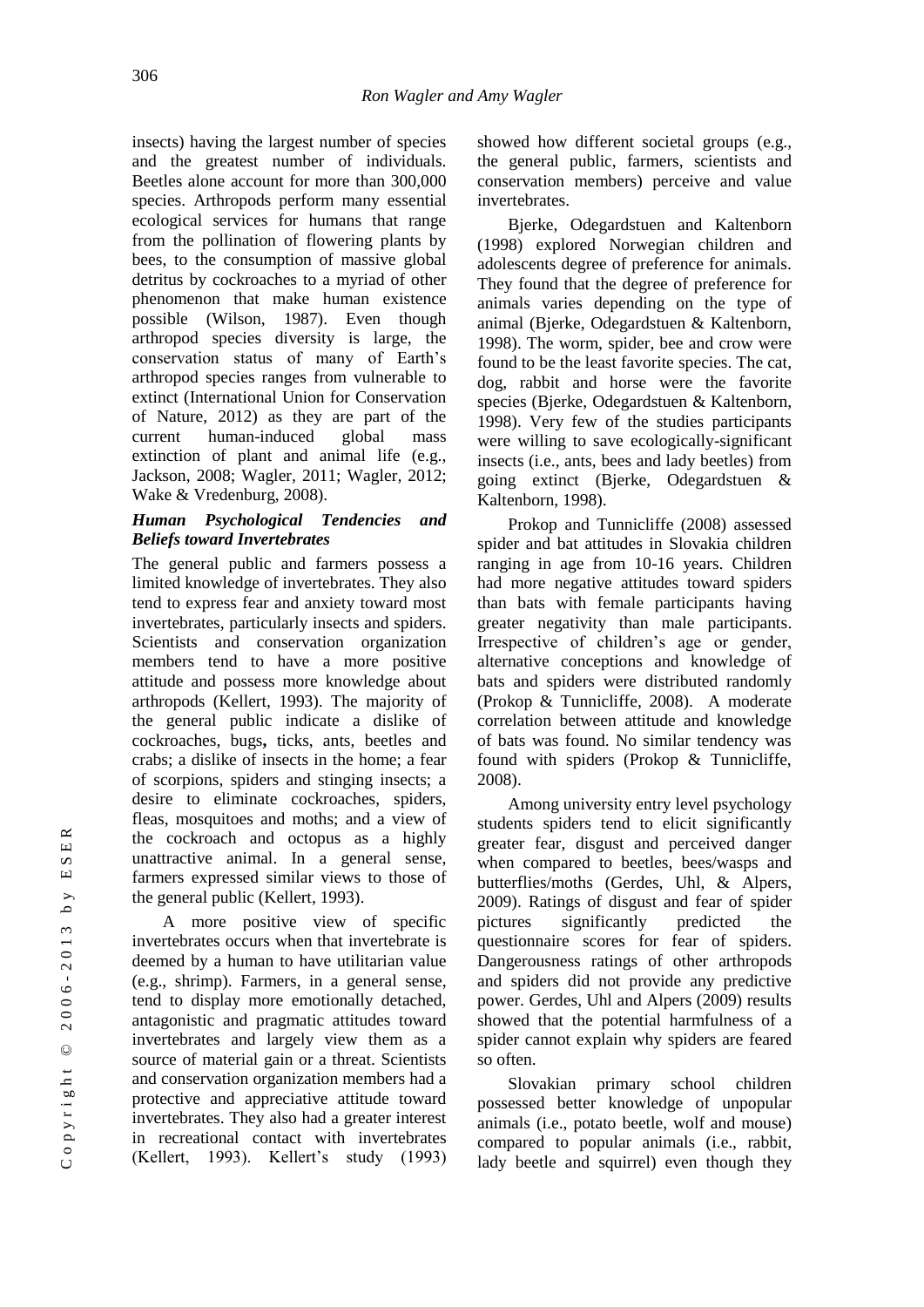had less favorable attitudes towards unpopular animals (Prokop & Tunnicliffe, 2010). Participants that had pets in their house had better knowledge and more positive attitudes of both popular and unpopular animals. Boys were more favorably inclined than girls to animals that may pose a threat, danger or disease to them (Prokop & Tunnicliffe, 2010).

Attitudes towards spiders and the level of knowledge of spiders of high school students from Slovakia and South Africa have also been compared (Prokop, Tolarovičová, Camerik & Peterková, 2010). Biology teaching in Slovakia is based on systematic zoology and botany while the South African system is based on ecosystems. A statistically significant but low correlation between knowledge and attitude was found among the Slovakian students. Based on Kellert's (1996) categories of attitude (scientistic, negativistic, naturalistic, and ecologistic), South African students had higher scores in the categories of scientistic, naturalistic, and ecologistic attitudes. Prokop, Tolarovičová, Camerik and Peterková (2010) also found that Slovakian students have less fear of spiders than South African students.

Randler, Hummel and Wüst-Ackermann (2012) investigated situational disgust during a university course using a wide range of living animals, prepared mounts and methods. The mammalian skull, microscopy, bird flight and honeybee dance activities were rated as the least disgusting. The dissection of a trout activity was evaluated as the most disgusting, followed by the living terrestrial isopod activity, living earthworm activity and living snail activity. Dissection was found to be the most disgusting, followed by experiments with living animals, followed by experiments without animals and observations through a microscope were perceived as being least disgusting. Disgust was positively correlated with boredom and pressure and negatively correlated with competence, well-being and interest. Therefore, higher disgust was related to higher pressure and boredom while low disgust was related to high interest, wellbeing and competence. The results of their study show the necessity to measure situational disgust in addition to survey studies. They also suggest intrinsic motivation is negatively affected by perceived disgust.

Hummel and Randler (2012) conducted a meta-analysis and performed a treatmentcontrol study with over 400 middle school students. The film versus animal study differed only by the presence of the living animal. In the meta-analysis they found that living animal treatments scored significantly better than a control group. This was not the case when they compared living animals with alternative treatments. In the treatment– control study, both treatments produced a significant increase in knowledge but no differences were observed between film and living animal treatment. Previous grading and pretest had a significant influence on the posttest and two follow-up tests. With the mouse lesson, students of the living animal group displayed lower values in pressure and higher values in competence and interest. Student competence and interest correlated negatively with pressure, while competence and interest correlated positively with achievement.

### *Preservice Teachers Attitudes and Likelihood of Incorporation toward Arthropods*

A strong statistically significant association has been found between kindergarten through fourth grade (K-4) preservice elementary teacher's attitudes towards a specific animal and their likelihood to include or exclude information about that animal from their future science classroom (Wagler, 2010). Specifically, if a non-science major K-4 preservice elementary teacher had a positive attitude toward an animal they were much more likely to believe they would incorporate information about that animal into their future science classroom. Conversely, if a K-4 preservice elementary teacher had a negative attitude toward an animal they were much more likely to believe they would not incorporate information about that animal into their future science classroom.

Based on these beliefs the science learning environment that the vast majority of the preservice elementary teachers in the study would construct for their future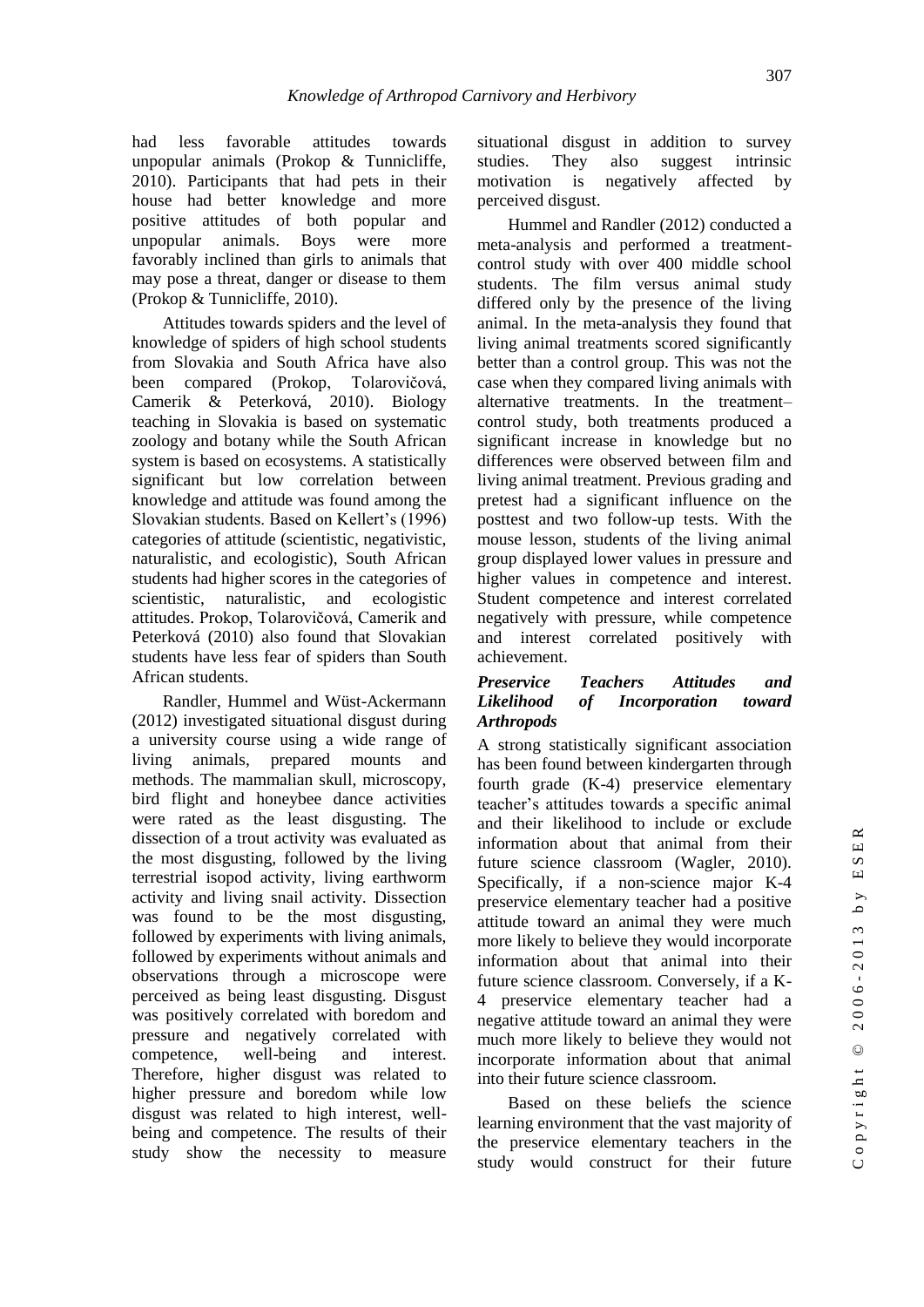students would be dominated by mammals (Wagler, 2010). The learning environment would be void of any invertebrates (e.g., sponges, corals, worms, mollusks, insects [Excluding the butterfly], crustaceans, and arachnids), amphibians and reptiles. Wagler's study (2010) provided the first empirical evidence that a preservice elementary teacher's attitude toward an animal affected their belief about using that animal in their future science curriculum.

Non-science major K-4 preservice elementary teachers that received frequent direct contact with Madagascar hissing cockroaches *(Gromphadorhina portentosa)* in an educational setting during their preservice training programs had their attitudes and likelihood of arthropod incorporation in future science curriculum changed in a positive way toward the Madagascar hissing cockroaches but not toward other arthropods that they did not have contact with (Wagler & Wagler, 2011). A pre/post randomized design with a control group was used for the study. The non-contact arthropods included a butterfly, lady beetle, dragonfly, grasshopper, spider, crayfish, millipede, centipede and scorpion. This finding provided evidence that in order to positively change preservice elementary teacher attitudes and incorporate beliefs toward a specific animal, frequent direct contact in an educational setting with that specific animal is needed (Wagler & Wagler, 2011).

The general trend observed was that the preservice elementary teachers displayed two different types of attitudes and incorporation rates depending on what arthropod picture they were shown (Wagler & Wagler, 2011). Specifically, the preservice elementary teachers had positive to extremely positive attitudes toward the butterfly, lady beetle and dragonfly and negative attitudes toward the Madagascar hissing cockroach (i.e., pretest only), spider, crayfish, centipede, grasshopper, millipede and scorpion (Wagler & Wagler, 2011). The preservice elementary teachers also had likely to extremely likely belief of future science classroom incorporation rates for the butterfly, lady beetle, dragonfly and unlikely incorporation rates for Madagascar hissing cockroach (i.e.,

pretest only), spider, crayfish, centipede, grasshopper, millipede and scorpion (Wagler & Wagler, 2011).

Wagler and Wagler (2012) conducted a study to investigate if the external morphology of an insect had a negative effect on preservice elementary teacher's attitudes toward insects and beliefs concerning the likelihood of incorporating insects into future science education settings. Non-science major kindergarten through sixth grade preservice elementary teachers participated and a randomized design with a control group was used for the study. The participants were shown pictures of three insects (i.e., butterfly, lady beetle or dragonfly) and were asked to rate their attitude toward the insects and beliefs concerning the likelihood of incorporating the insects into future science education settings. The treatment group was shown a picture of the larva and adult stage of the insect. The control group was only shown the adult stage of the insect. Unique to the study, was the finding that the external morphology of an insect was a causal factor that could negatively affect preservice elementary teacher's attitudes toward insects and beliefs concerning the likelihood of incorporating insects into future science education settings.

# **Methodology**

# *Research Questions*

Research Question 1: Does knowledge that an arthropod is carnivorous or herbivorous affect K-6 preservice elementary teacher attitude toward that arthropod?

Research Question 2: Does knowledge that an arthropod is carnivorous or herbivorous affect K-6 preservice elementary teacher belief concerning the likelihood of incorporating information about that arthropod into their future science classroom?

## *Study Participants*

The participants for the treatment and control group were registered in an elementary science methods course and enrolled in the last year of their bachelor's degree program at a midsized urban southwestern U.S. border region university with a predominantly Hispanic/Latino population. The treatment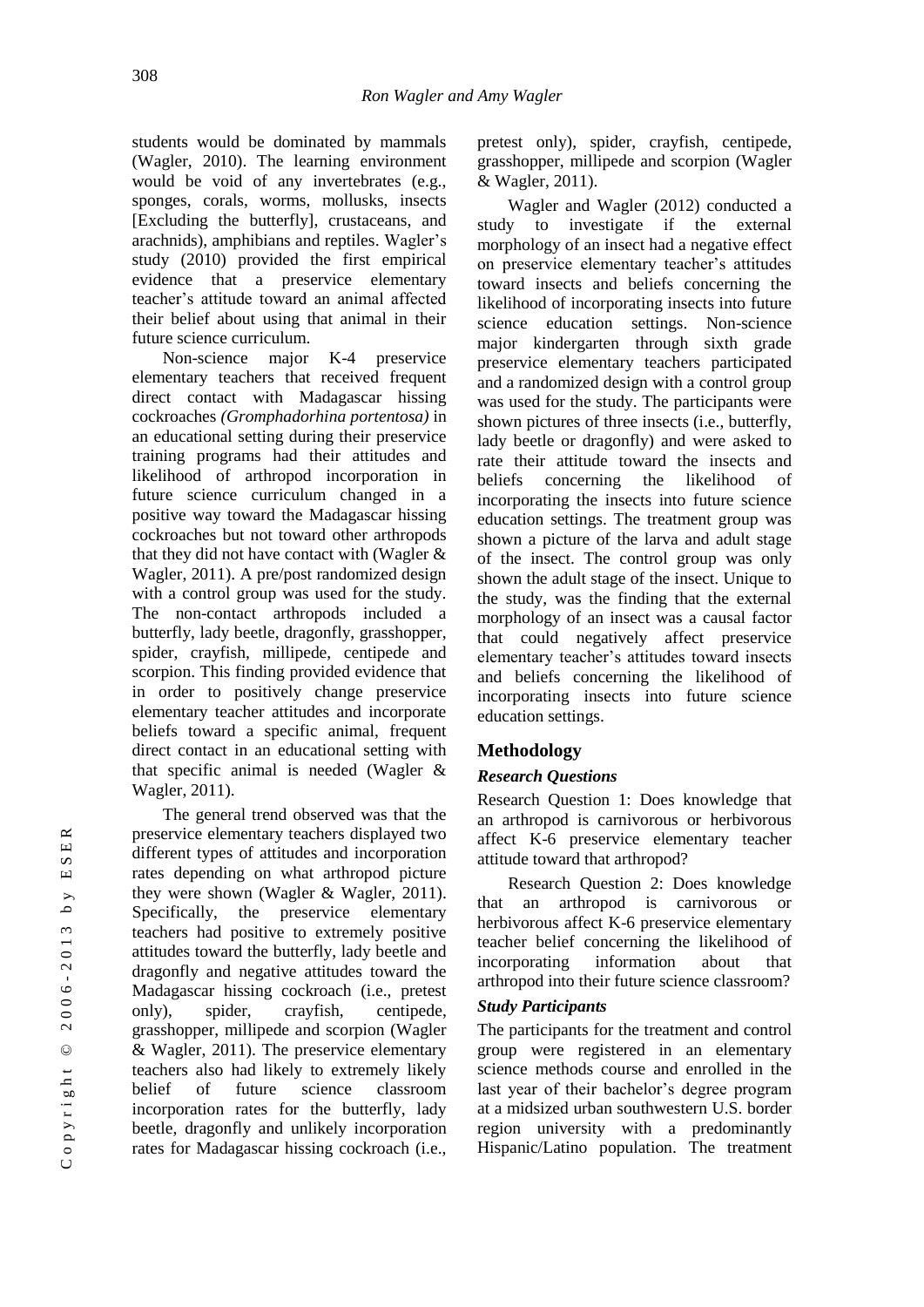group consisted of 147 U.S. K-6 preservice elementary teachers and the control group consisted of 151. All of the participants were non-science majors training to teach K-6 grade students (i.e., approximately 5 to 12 years of age) and had not taken a university course in invertebrate biology. Of the 147 participants in the treatment group, 138 were female and 9 were male. The participants mean age was 27.94 years. 135 were Hispanic/Latino, 10 were White and 2 were Black. Of the 151 participants in the control group, 137 were female and 14 were male. The participants mean age was 28.91 years. Of the 151 participants, 142 were Hispanic/Latino, 6 were White and 3 were Black.

#### *Randomization of Study*

All university science education methods course sections were randomized into a treatment or control group. The sections, and hence, treatment and control groups were homogenous with respect to gender, age and ethnicity. Homogeneity tests comparing the ethnicity, age and gender of the preservice teacher groups demonstrate that the treatment and control group were very similar with respect to these demographic characteristics  $(p_{\text{ethnicity}}=0.57, p_{\text{age}}=0.27, p_{\text{gender}}=0.42)$ . Due to the homogeneity of the treatment and control groups and random assignment of these sections, any observed difference in the attitude or likelihood of incorporation between the treatment and control groups is attributable to the additional information provided to the treatment group (i.e., viewing a color video of the animal *eating* in a natural setting). The order that the color videos were shown, was also randomized.

#### *Study Procedure*

The data collection for the treatment and control group occurred in university classrooms on the first day of the elementary science methods course before any course information had been presented. For the treatment group, a color picture of the Asian Lady Beetle was shown. The participants were then asked "What does this animal eat?" The participants wrote down their answer or circled "I Do Not Know." The participants were then shown, using a projector and laptop computer, a color video of the Asian

Lady Beetle *eating* in a natural setting. They were then asked to rate their attitude (Likert scale: Extremely Negative [1], Negative [2], Neutral [3], Positive [4], Extremely Positive [5]) toward the animal shown by circling their response on the data collection sheet. The participants were then asked to rate the likelihood of incorporating (Likert scale: Extremely Unlikely [1], Unlikely [2], Likely [3], Extremely Likely [4]) information about the animal shown into their future science classroom. This *treatment* procedure was then repeated for the other three arthropods (i.e., Dragonhunter, Daring Jumping Spider and *Bagheera kiplingi*) used in the study (See Table 1). The procedure for the *control* group was identical to the treatment group *except* they were shown color videos of the four arthropods in a natural setting but *not* eating.

It was explained to the students that the "likelihood of incorporating information about the animal shown into their future science classroom" could take any form that referenced the animal. Examples were given that included bringing or allowing the actual animal into the classroom, developing or using a science activity that utilized the animal, reading a classroom story that discussed the animal, showing a video with the animal present in the video, having a picture of the animal in the classroom, having the students write a paragraph or draw pictures that incorporated the animal or any other type of media that addressed the animal in any way. It was further clarified to the participants that these were some examples and that they may be thinking of other examples of incorporating information about the animal into their future science classroom and that any of these "ways of incorporating" would apply to rating the likelihood of incorporating information about the animal shown into their future science classroom.

#### *Selection of Arthropod Pictures and Videos*

Four arthropods were used in the study (See Table 1 and Figure 1). The Asian lady beetle and the dragonhunter dragonfly were chosen because of the population's (i.e., preservice elementary teachers) ability to visually recognize these insects and because the insects are carnivores. These characteristics are essential attributes needed to answer the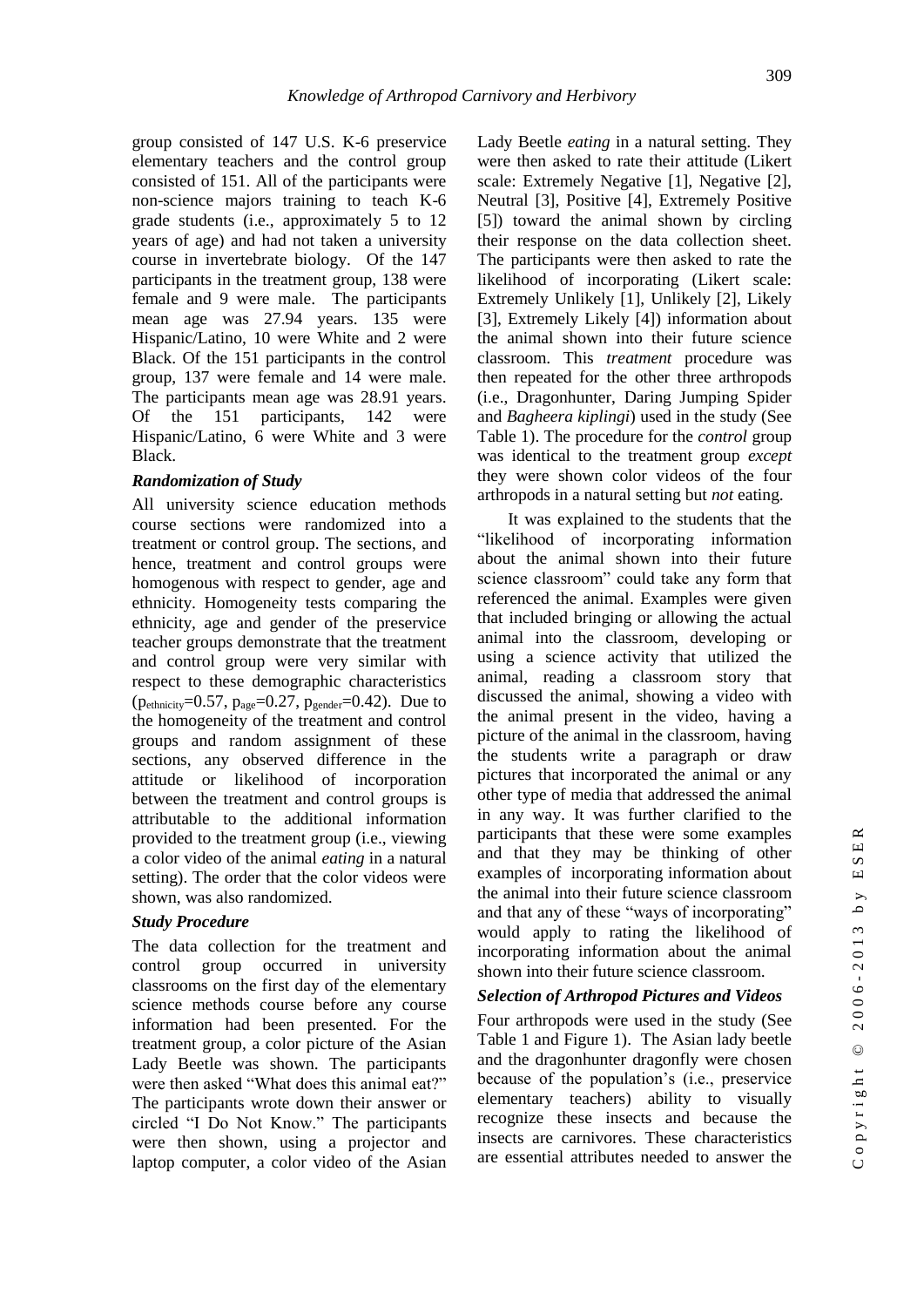research questions of the study. The daring jumping spider and *Bagheera kiplingi* were chosen because of the population's (i.e., preservice elementary teachers) ability to visually recognize these spiders as spiders but not to identify the specific species. The carnivorous daring jumping spider and only known predominantly herbaceous spider *Bagheera kiplingi* were chosen to contrast one another (carnivorous spider versus predominantly herbaceous spider). These characteristics are essential attributes needed to answer the research questions of the study. For further justification see the Findings section.

#### *Limitations of the Study*

The arthropods appeared bigger than they actually are because the color pictures and videos of the four arthropods were projected on a screen. The color pictures and videos were also two dimensional compared to the actual arthropods which are three dimensional.

#### **Results**

#### *Arthropod Food Consumption Type*

Table 2 presents the overall percent correct for all participants' response to the question "What does this Animal Eat?" A large

percentage of the answers for the dragonfly were "I Do Not Know." A large percentage of the answers for the lady beetle were associated with some form of plant material.

#### *Overall Mean Attitude and Overall Mean Likelihood of Incorporation*

Table 3 presents the overall mean attitude and overall mean likelihood of incorporation for all four arthropods for the treatment and control group.

#### *Analysis of Attitude and Likelihood of Incorporation*

The attitude and likelihood of incorporation responses are ordinal level random variables. For modeling ordinal data, the proportional odds logistic regression model is fit to the data (Agresti, 2004). Model 1 has attitude towards the arthropods as the response and treatment vs. control groups and animal as explanatory variables. Similarly, model 2 has likelihood of incorporation as the response and also treatment vs. control groups and animal as explanatory variables. Both models were fit in the software package *R* (R Development Core Team, 2010) using the *lrm* function in the *Design* package (Harrell, 2009). Tables 4 and 5 contain the parameter estimates resulting for modeling attitude and likelihood of incorporation.

Table 2. *Percent Correct to the Question "What does this Animal Eat?"*

| <b>Arthropod</b>                              | <b>Treatment Group</b> | <b>Control Group</b> |
|-----------------------------------------------|------------------------|----------------------|
| Lady Beetle <sup>a</sup>                      | 9%                     | 7%                   |
| Dragonfly                                     | 12%                    | 14%                  |
| Carnivorous Spider                            | 97%                    | 96%                  |
| Predominantly Herbivorous Spider <sup>a</sup> | 4%                     | 2%                   |

Note: Percentages include participants that chose "I Do Not Know" or included an incorrect answer to the question. <sup>a</sup>The participants were asked "What does this animal predominantly eat?"

| Table 3. Overall Mean Attitude and Mean Likelihood of Incorporation |  |
|---------------------------------------------------------------------|--|
|---------------------------------------------------------------------|--|

|                           | <b>Treatment Group</b> |               | <b>Control Group</b> |               |  |
|---------------------------|------------------------|---------------|----------------------|---------------|--|
| Arthropod                 | Attitude               | Likelihood of | Attitude             | Likelihood of |  |
|                           |                        | Incorporation |                      | Incorporation |  |
| Lady Beetle               | 3.46                   | 2.95          | 4.51                 | 3.69          |  |
| Dragonfly                 | 2.97                   | 2.85          | 4.39                 | 3.49          |  |
| Carnivorous Spider        | 1.80                   | 2.12          | 1.91                 | 2.26          |  |
| Predominantly Herbivorous | 3.02                   | 3.29          | 1.89                 | 2.13          |  |
| Spider                    |                        |               |                      |               |  |

Note: Attitude Likert Scale (Extremely Negative [1], Negative [2], Neutral [3], Positive [4], Extremely Positive [5]); Likelihood of Incorporation Likert Scale (Extremely Unlikely [1], Unlikely [2], Likely [3], Extremely Likely [4]).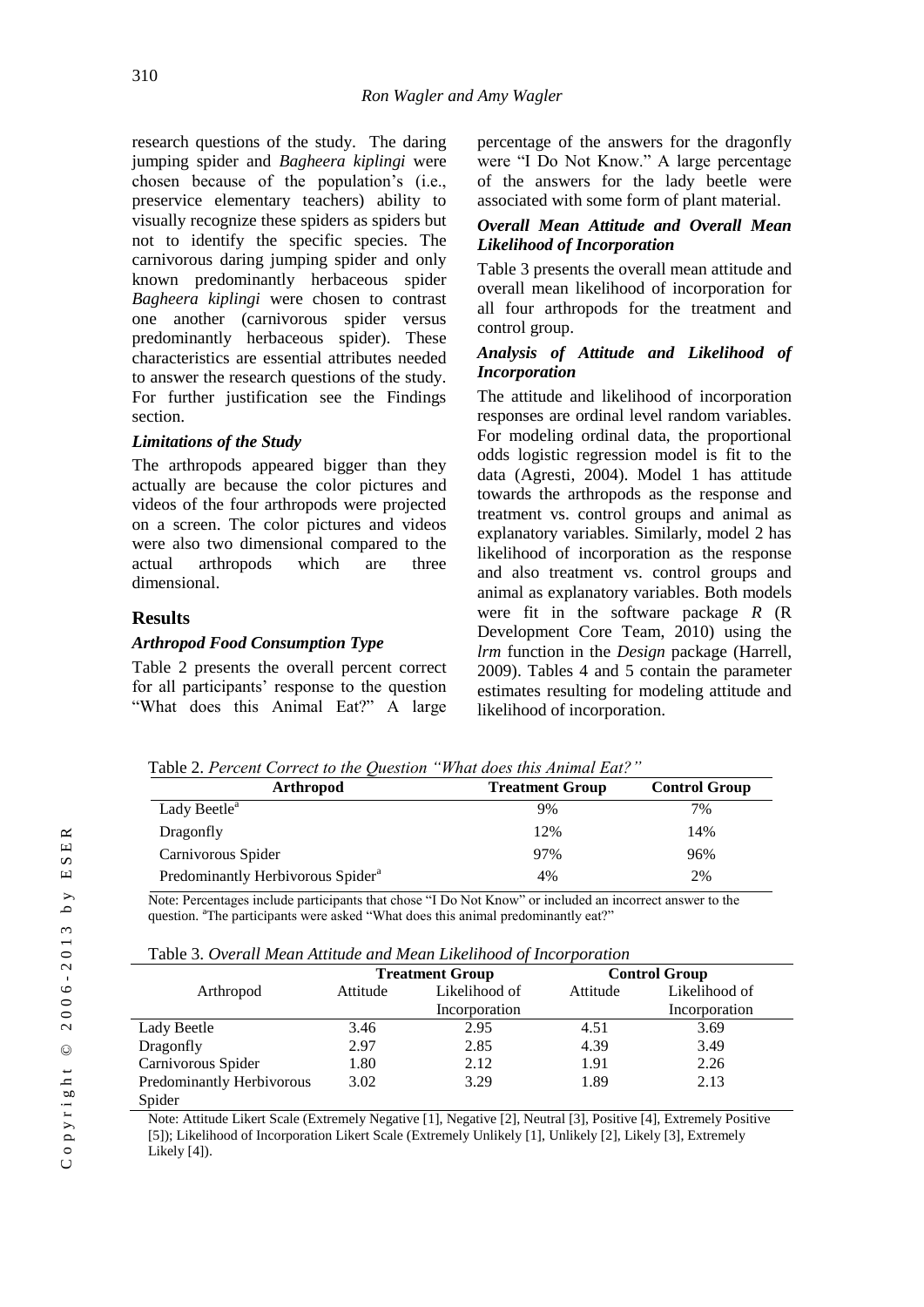Table 4 contains the parameter estimates resulting from model 1, i.e., attitude scores. The p-values are adjusted for multiplicity using the Holm procedure for adjusting the pointwise error rates (Hsu, 1996). Also note that the reference levels for the two explanatory variables (animal and group) are the carnivorous spider and control group, respectively. Thus, there is no slope estimated for main effects or interactions involving these levels. Focusing first on the explanatory variable statistics, note that statistical significance is detected aligning with the interaction effects of the model. This

demonstrates that there are differences in the attitudes for respondents in the treatment group when rating attitude for the dragonfly, herbaceous spider and lady beetle versus the carnivorous spider. In contrast, the test for the main effects for the animals demonstrate that for the control group, the dragonfly and lady beetle are rated differently with respect to attitude than the carnivorous spider (reference level). However, no difference is detected between the herbaceous spider and carnivorous spider for the control group. This means that without taking into account the interactions, there is evidence that the

Table 4. *Proportional Odds Model Results for Attitude*

| Tuble 1.1 Topol Month Cump Moure Republic for Himmune |                    |                       |          |                      |  |
|-------------------------------------------------------|--------------------|-----------------------|----------|----------------------|--|
| <b>Slope</b>                                          | <b>Coefficient</b> | <b>Standard Error</b> | Z        | p-value (adjusted p) |  |
| $Y \geq 2$                                            | 0.283              | 0.152                 | 1.86     | 0.063(0.189)         |  |
| $Y \geq 3$                                            | $-1.082$           | 0.158                 | $-6.81$  | $0.000(0.000)$ **    |  |
| $Y \geq 4$                                            | $-2.776$           | 0.182                 | $-15.23$ | $0.000(0.000)$ **    |  |
| $Y\geq 5$                                             | $-4.353$           | 0.205                 | $-21.23$ | $0.000(0.000)$ **    |  |
| Treatment                                             | $-0.132$           | 0.211                 | $-0.62$  | 0.533(1.000)         |  |
| Dragonfly                                             | 4.592              | 0.252                 | 18.25    | $0.000(0.000)$ **    |  |
| Herbaceous Spider                                     | 0.030              | 0.209                 | 0.14     | 0.886(1.000)         |  |
| Lady Beetle                                           | 4.850              | 0.255                 | 19.04    | $0.000(0.000)$ **    |  |
| Treat X Dragonfly                                     | $-2.522$           | 0.313                 | $-8.05$  | $0.000(0.000)$ **    |  |
| Treat X Herbaceous Spider                             | 2.156              | 0.309                 | 6.99     | $0.000(0.000)$ **    |  |
| <b>Treat X Lady Beetle</b>                            | $-1.901$           | 0.311                 | $-6.11$  | $0.000(0.000)$ **    |  |

\*\* Corresponds with a Wald Z test with an observed significance level less than 5% when controlled for multiplicity



Figure 3. *Probability of Attitude Greater Than or Equal to Level j (P[Yj] Where j Corresponds to the Symbol Plotted)*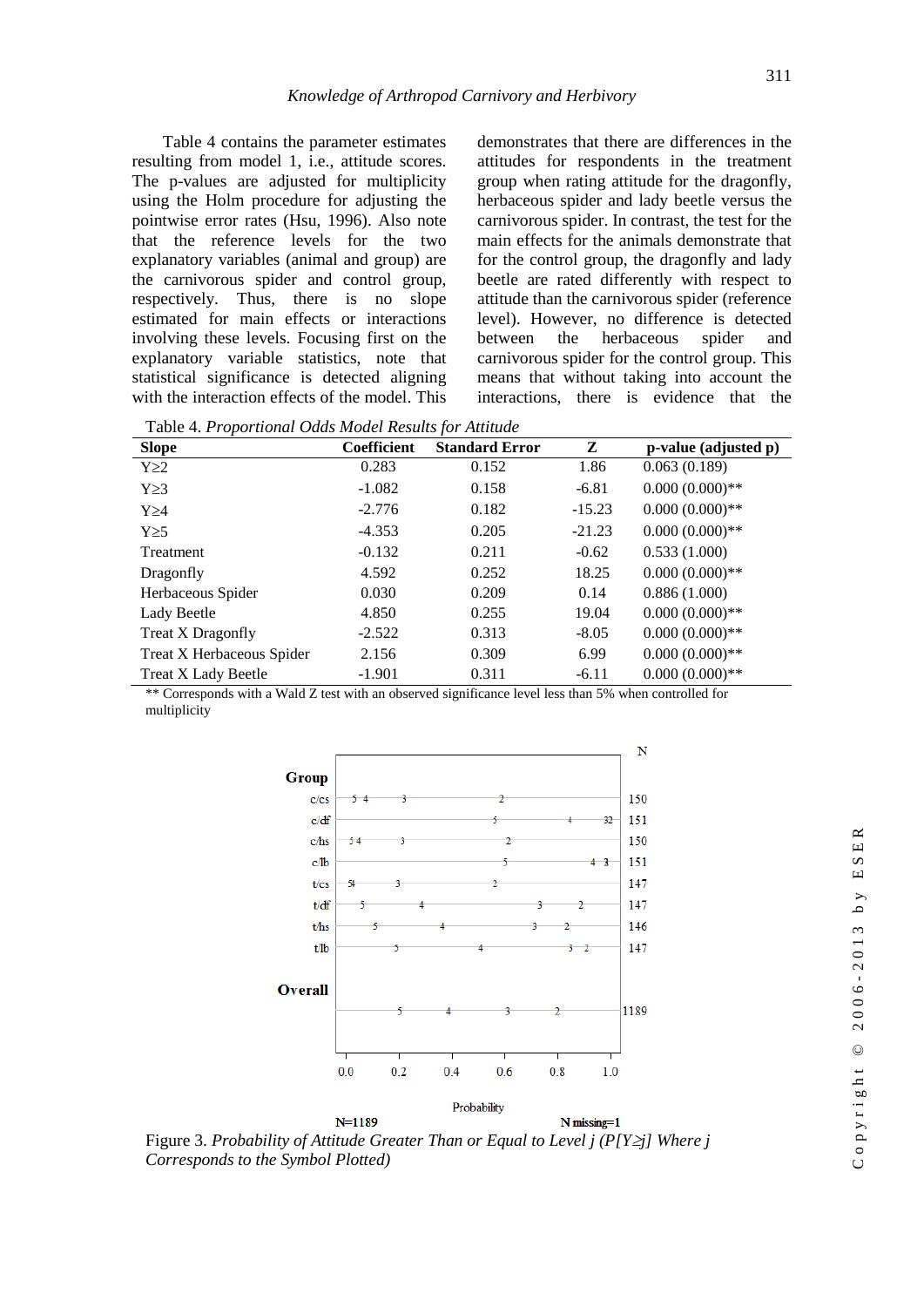respondent have a more positive overall attitude toward lady beetles and dragonfly than the carnivorous spider. Conversely, the main effect tests, which was not statistically significant, suggests that there is no overall effect between the treatment and control groups and the herbaceous and carnivorous spider. However, this does not imply that the treatment and control groups do not differ when taking into account the animal of interest. For example, the interaction test for those in the treatment group and the dragonfly demonstrate a statistically significant decrease in attitude. This implies that there is a significant decrease in attitude for those who were exposed to the dragonfly eating in a natural setting (i.e., treatment group). Similarly, there is an observed decrease in attitude for those exposed to the lady beetle eating in a natural setting (i.e., treatment group). In contrast, there is a statistically significant increase in attitude for those who are made aware that the herbaceous spider consumes plant material rather than animals. There was no effect on attitude with respect to the carnivorous spider when comparing the treatment and control groups.

Figure 3 displays the probability of Likert responses for the different treatment and animal combinations. The numbers *j = 2, 3, 4*  and *5* in the plot refer to the probability of the rating being greater than or equal to *j* in the analysis. Note that *1* does not appear in the plot because *P(Y≥1)=1* for a Likert scale ranging from 1 to 5. On the left y-axis are the labels for the groups being analyzed. For example, the first group c/cs is the carnivorous spider in the control group. The right y-axis has the sample sizes for each group. Values on the left side of the scale indicate the  $P(Y \ge i)$  is relatively low while values on the right side of the scale indicate  $P(Y \ge i)$  is fairly high. Examination of the plot reveals that the response pattern was very similar for the carnivorous spider (cs) for both the treatment (t) and control (c) groups. See the lines labeled t/cs and c/cs to observe that the distributions of probabilities are very similar. In contrast, the dragonfly (df) probabilities (see t/df and c/df) show a large difference with respect to response pattern. In

particular, slightly less than 10% of respondents in the treatment group respond with a 5 (strongly agree) while over 50% in the control group respond with a 5. Similarly, only around 35% of respondents in the treatment group assign a 4 (agree) to the dragonfly while around 85% do for the control group. Overall, it is clear than the treatment group gives the high attitude rating much less frequently than the control group when rating the dragonfly. A very similar pattern of responses is found for the lady beetle (lb). A high attitude rating (either a 4 or 5) is fairly unusual for the treatment group (around 20% and 50%) when compared to the control (around 60% and 95%) with respect to the lady beetle. Lastly, the herbaceous spider (hs) also has a different response pattern between the treatment and control groups, but with an opposite effect. Namely, the probability of a positive attitude is extremely low for the control group (less than 10% probability of a 4 or 5) while this probability increases to around 15% of a 5 rating and nearly 40% chance of a 4 or greater rating for the treatment group. Thus, the treatment (i.e., being told the herbaceous spider consumes plant material) increased the probability of a positive attitude of the respondents.

Table 5 contains the estimated model parameters for likelihood of incorporation. These yield very similar results to the model for animal attitude. Again, the carnivorous spider and control groups are the reference levels and all p-values are adjusted for multiplicity for the set of comparisons made. For this model, all interaction tests are statistically significant indicating there is a significant difference between how those in the treatment group rate their likelihood of incorporation for the dragonfly, herbaceous spider and lady beetle versus the carnivorous spider. For those in the control group, there is only a difference in likelihood of incorporation for the lady beetle and dragonfly versus the carnivorous spider. Figure 4 also shows the cumulative probabilities for each level of the Likert scale for each group and animal combination. Note the difference in the response probabilities for the treatment (t) versus control (c) groups of the lady beetle (lb), dragonfly (df) and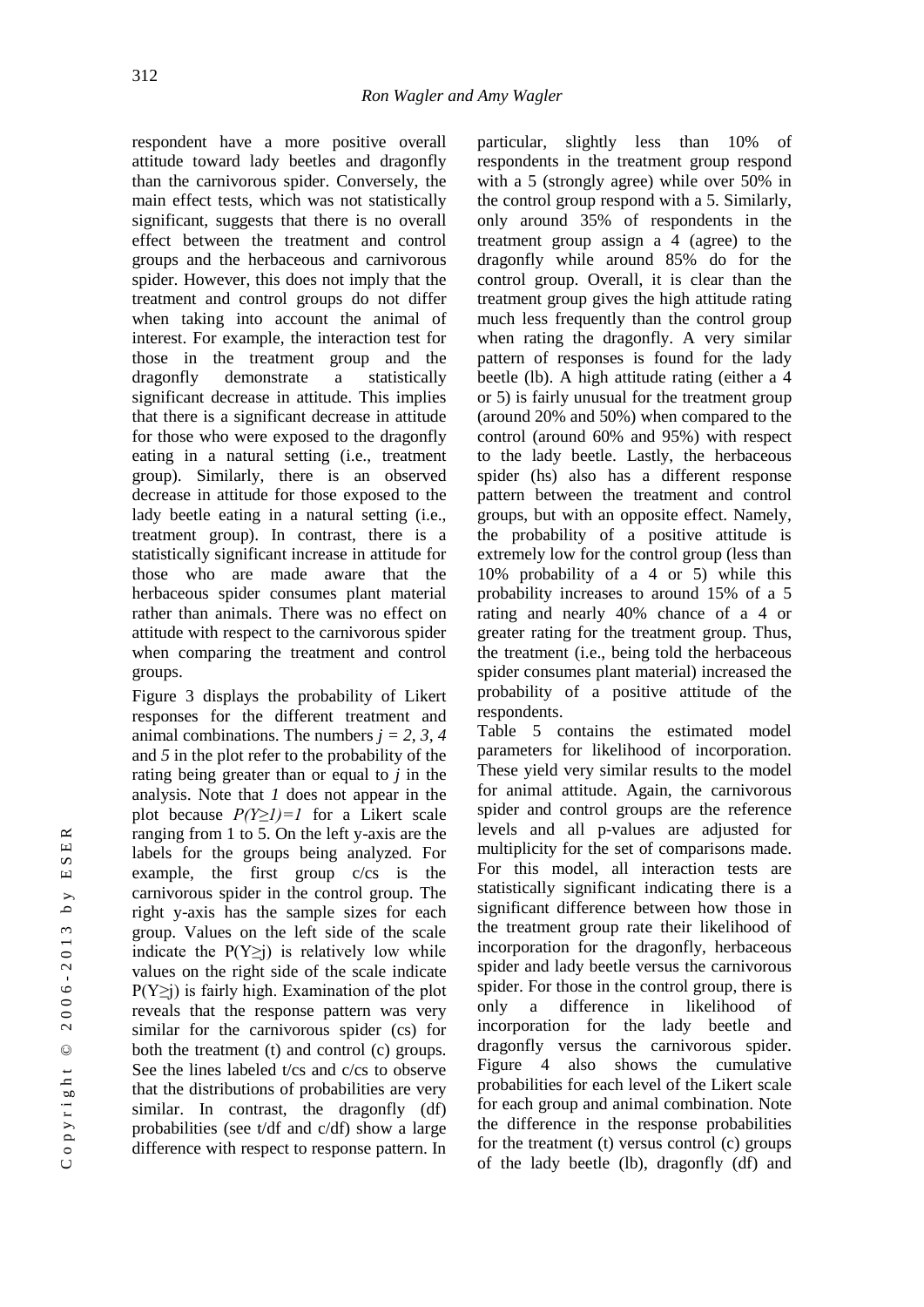| $\mathbf{I}$<br><b>Slope</b>   | $\cdot$<br><b>Coefficient</b> | $\cdot$<br><b>Standard</b> | $\overline{ }$<br>Z | p-value (adjusted p)        |
|--------------------------------|-------------------------------|----------------------------|---------------------|-----------------------------|
|                                |                               | Error                      |                     |                             |
| $Y \geq 2$                     | 0.766                         | 0.158                      | 4.84                | 0.000(0.000)                |
| $Y \geq 3$                     | $-0.147$                      | 0.156                      | $-0.94$             | $0.346(0.625)^{a}$          |
| $Y \geq 4$                     | $-2.120$                      | 0.171                      | $-12.42$            | $0.000(0.000)$ <sup>a</sup> |
| $Y\geq 5$                      | $-5.130$                      | 0.242                      | $-21.18$            | $0.000(0.000)$ <sup>a</sup> |
| Treatment                      | $-0.274$                      | 0.218                      | $-1.26$             | 0.208(0.346)                |
| Dragonfly                      | 2.245                         | 0.223                      | 10.06               | $0.000(0.000)$ <sup>a</sup> |
| Herbaceous Spider              | $-0.221$                      | 0.213                      | $-1.04$             | 0.300(0.600)                |
| Lady Beetle                    | 2.811                         | 0.229                      | 12.28               | $0.000(0.000)^{a}$          |
| <b>Treatment X Dragonfly</b>   | $-1.015$                      | 0.303                      | $-3.35$             | $0.001(0.003)^{a}$          |
| Treatment X Herbaceous Spider  | 2.258                         | 0.314                      | 7.20                | $0.000(0.000)^{a}$          |
| <b>Treatment X Lady Beetle</b> | $-1.091$                      | 0.311                      | $-3.50$             | $0.001(0.003)^{a}$          |

Table 5. *Proportional odds Model Results for Likelihood of Incorporation*

<sup>a</sup> Corresponds with a Wald Z test with an observed significance level less than 5% when controlled for multiplicity



 $\simeq$  $\Box$ 

 $\mathbf{v}$ 

Figure 4. *Probability of Likelihood of Incorporation Greater Than or Equal to Level j (P[Yj] Where j Corresponds to the Symbol Plotted)*

herbaceous spider (hs). Only the carnivorous spider (cs) displays very similar response patterns for both the treatment and control groups.

#### *Pre-planned Comparisons*

It is of interest to investigate how carnivory and herbivory affects preservice elementary teacher attitude and likelihood of incorporation. Thus, some preplanned comparisons were made on the multinomial logistic model coefficients that focus on the treatment group, e.g. those that were given information about whether the arthropods were carnivorous or herbivorous. Namely, a direct comparison of the attitude toward the herbaceous spider versus the carnivorous spider and a comparison of the mean attitude of all three carnivorous arthropods (i.e., lady beetle, carnivorous spider, and dragonfly) and the attitude toward the one herbaceous arthropod (i.e., herbaceous spider) were made using linear combinations of the slope parameters for those in the treatment group. The same set of comparisons was also made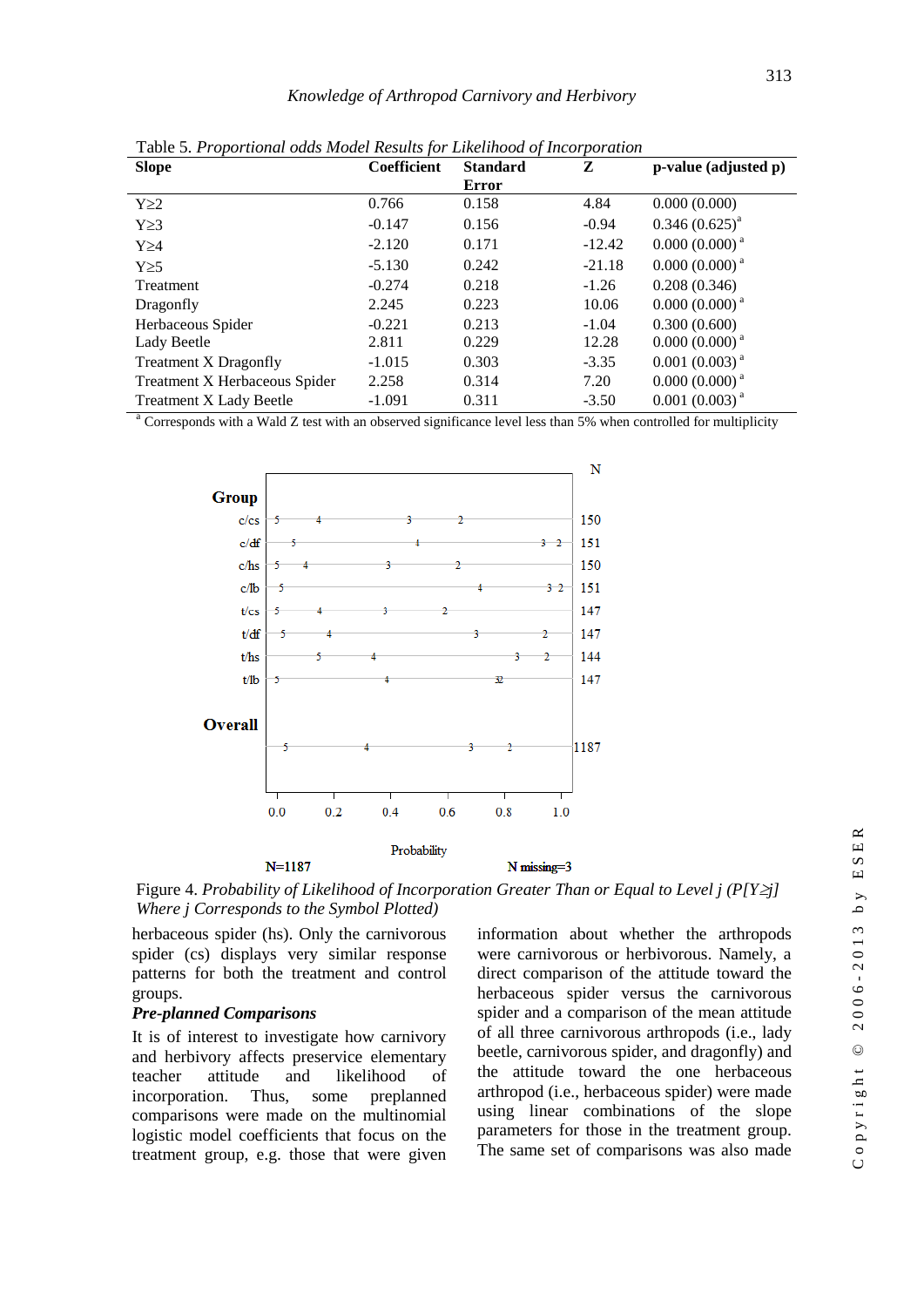with likelihood of incorporation as the response variable. The observed difference for the comparison of the herbaceous versus carnivorous spider attitudes was 2.19  $(Z=9.16, p-value<0.0001)$  and the difference for the carnivorous versus herbaceous arthropods attitudes was 0.51 (Z=2.86, pvalue=0.004) for those with knowledge about carnivory/herbivory. Thus, both tests are statistically significant indicating a difference exists between the preservice teachers attitudes toward herbaceous versus carnivorous arthropods. The difference in scores also has practical significance since a change of these magnitudes either ensure or are likely to result in a change of Likert response categories (i.e., from 'Agree' to 'Strongly Agree'). Similarly, for those in the treatment group, the observed difference when comparing the likelihood of incorporation for the herbaceous versus the carnivorous spider was 2.04 (Z=8.95, pvalue<0.0001) and when comparing the carnivorous versus herbaceous arthropods overall, it was  $1.04$   $(Z=5.87, p$ value<0.0001). Thus, there is a statistically, as well as practically, significant difference between the likelihood of incorporation of these groups of arthropods. Multiplicity was not controlled in these calculations as they were pre-planned and made separately from the rest of the conclusions.

## **Discussion**

# *Findings*

This study, in which a randomized design with a control group was used, provides strong evidence that knowledge of arthropod carnivory and herbivory are causal factors that strongly affect preservice elementary teacher's attitudes and beliefs toward arthropods. Evidence verifying that knowledge of arthropod carnivory negatively affects human attitudes and beliefs toward arthropods is apparent with the two insects (i.e., lady beetle and dragonfly) used in the study. When the participants of the study were made aware that an arthropod they thought was a herbivore was actually a carnivore, their attitude and likelihood of incorporation changed. For example, with both the lady beetle and the dragonfly, the majority of the preservice elementary teachers in both the treatment and control group thought the arthropods ate some form of plant material (See Table 2). When the treatment group observed the video of both arthropods feeding on other arthropods (i.e., carnivory) in a natural setting their attitude and likelihood of incorporation both significantly declined (See Tables 3, 4, and 5; Figures 3 and 4). This decline in attitude and likelihood of incorporation was not observed with the control group that just observed a video of the same arthropod in a natural setting but not eating (See Tables 3, 4 and 5; Figures 3 and 4). Clearly the knowledge of carnivory, that the videos imparted to the treatment participants caused a negative decline in the preservice elementary teacher's attitude which, in turn, decreased their belief concerning the likelihood of incorporating information about that arthropod into their future science classroom.

Further evidence verifying that knowledge of arthropod herbivory positively increases human attitudes and beliefs toward arthropods is apparent with the two spiders (i.e., Daring Jumping Spider and *Bagheera kiplingi*) used in the study. When the participants of the study were made aware (by viewing the color video) that an arthropod they thought was a carnivore was actually a herbivore, their attitude and likelihood of incorporation changed (See Tables 4 and 5 or Figures 3 and 4). For example, with the carnivorous spider (i.e., Daring Jumping Spider) both the treatment and control groups were already knowledgeable of the carnivorous nature of the spider (See Table 2). After watching the spider eat in a natural setting they possessed negative attitudes and low likelihood of incorporation rates. Very few (4% [Treatment] and 2% [Control]) of the participants of the study were aware that *Bagheera kiplingi* was a predominately herbaceous spider (See Table 2). After the treatment group watched the video of the predominantly herbaceous spider *Bagheera kiplingi* harvesting Beltian bodies (i.e., plant material) their attitude and likelihood of incorporation both significantly increased (See Tables 4 and 5 or Figures 3 and 4).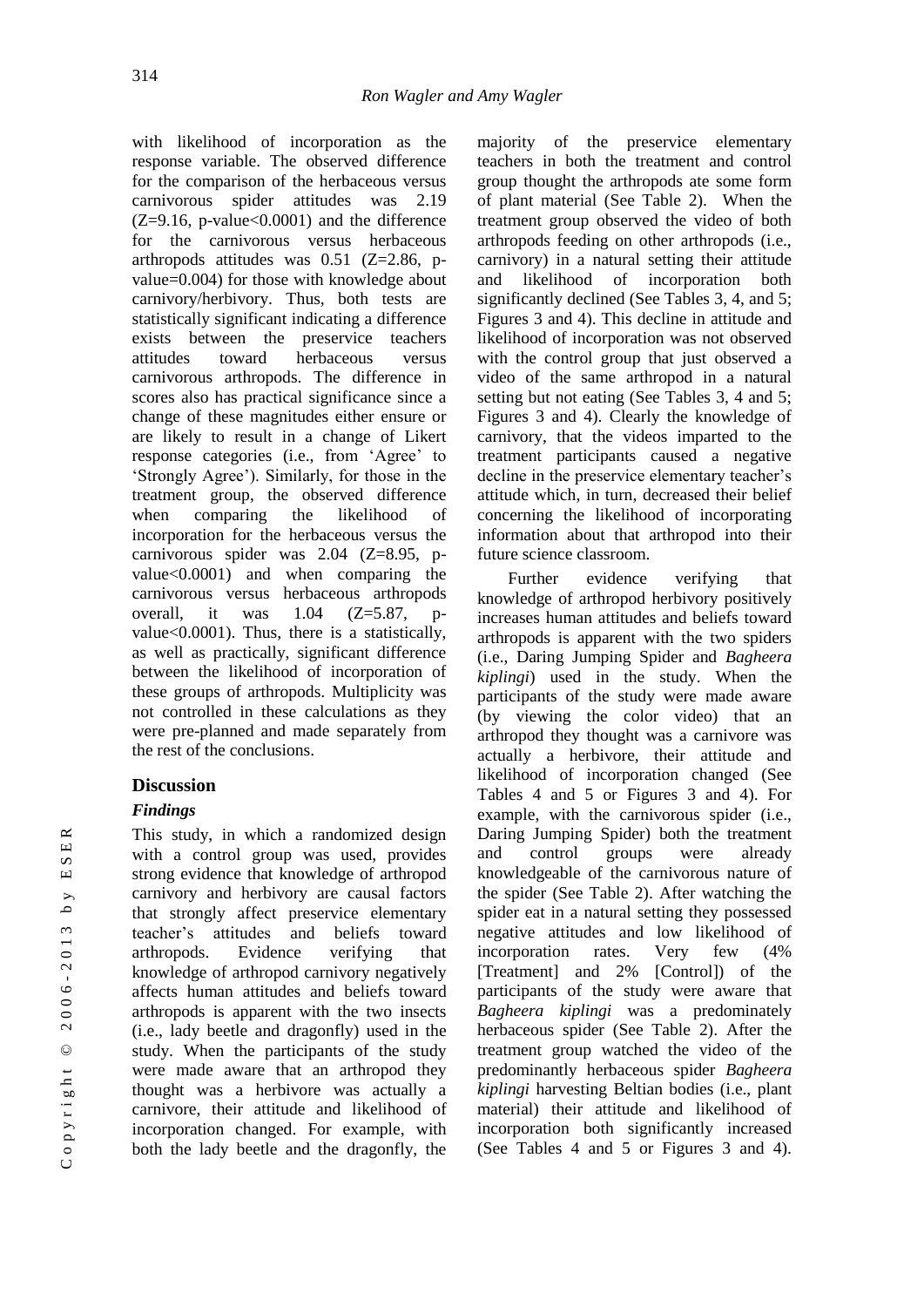Clearly the knowledge of herbivory, that the video imparted caused a positive increase in the preservice elementary teacher's attitude which, in turn, increased the belief concerning the likelihood of incorporating information about that arthropod into their future science classroom. This finding should be contrasted with the negative decrease observed with the preservice elementary teacher's attitude and likelihood of incorporation associated with the carnivorous Daring Jumping Spider and brings further evidence of how knowledge of arthropod carnivory decreases preservice elementary teacher's attitude and likelihood of incorporation rates. All of these findings, associated with arthropod carnivory and herbivory, are unique to this study.

## **Implications**

Past research has shown that preservice elementary teachers have very low arthropod attitudes and likelihood of incorporation rates (Wagler, 2010) but the factors influencing these metrics have been elusive. This study confirms that when preservice elementary teachers learn that an arthropod is carnivorous their attitude toward that arthropod and their likelihood of incorporating that arthropod into their future classroom significantly decreases. This study also confirms that when preservice elementary teachers learn that an arthropod is herbivorous their attitude toward that arthropod and their likelihood of incorporating that arthropod into their future classroom significantly increases. The participants in this study, because of this propensity, will have a tendency to educate their future students about specific herbaceous arthropods and not about carnivorous arthropods which are an essential component to many, if not most, global food chains. In any learning environment, students cannot learn what they are not exposed to. If future elementary teachers do not expose their students to carnivorous arthropods, this will greatly impact their students understanding of the diverse types of food chains (See Table 1 for examples) because of the sheer number of arthropod species (i.e., over 75% of animal species are arthropods (Lewis, Gaffin, Hoefnagels, & Parker, 2002) and the vast number of essential ecological roles carnivorous arthropods play in global food chains. This study confirms they do not believe they will expose their students to information about carnivorous arthropods. Furthermore, if students do not receive this foundational knowledge in their K–6 classroom they will be at a great disadvantage to comprehend more complex concepts such as food webs and other ecosystem interactions that cannot be conceptualized without first knowing about the diverse types of food chains.

315

When the findings of this study are considered, those that train preservice elementary teachers find themselves in a dilemma. Preservice elementary teachers should know that specific arthropods are carnivorous so they can teach their future students this essential knowledge. But when preservice elementary teachers learn that a specific arthropod is carnivorous their attitude toward that arthropod decreases and the preservice elementary teacher is far less likely to incorporate information about that animal into their future science classroom. This dilemma merits future research.

## **Future Research**

Humans tend to be uneducated about arthropods (e.g., Kellert, 1993). The preservice elementary teachers in this study are no different. They were not aware what three of the four study's arthropods (i.e., lady beetle, dragon fly and *Bagheera kiplingi*) ate (See Table 2). This is not unexpected with *Bagheera kiplingi* considering that there are over 40,000 described species of spiders on Earth and *Bagheera kiplingi* is the only known predominately herbaceous spider (Meehan, Olson, Reudink, Kyser & Curry, 2009). What is unexpected is that the majority of the study's preservice elementary teachers were not aware that lady beetles and dragonflies are carnivores even though they are very popular in the U.S. and the preservice elementary teachers had positive attitudes and likelihood of incorporation rates toward them before finding out they were carnivorous (See Table 3). Instead, the majority of the preservice elementary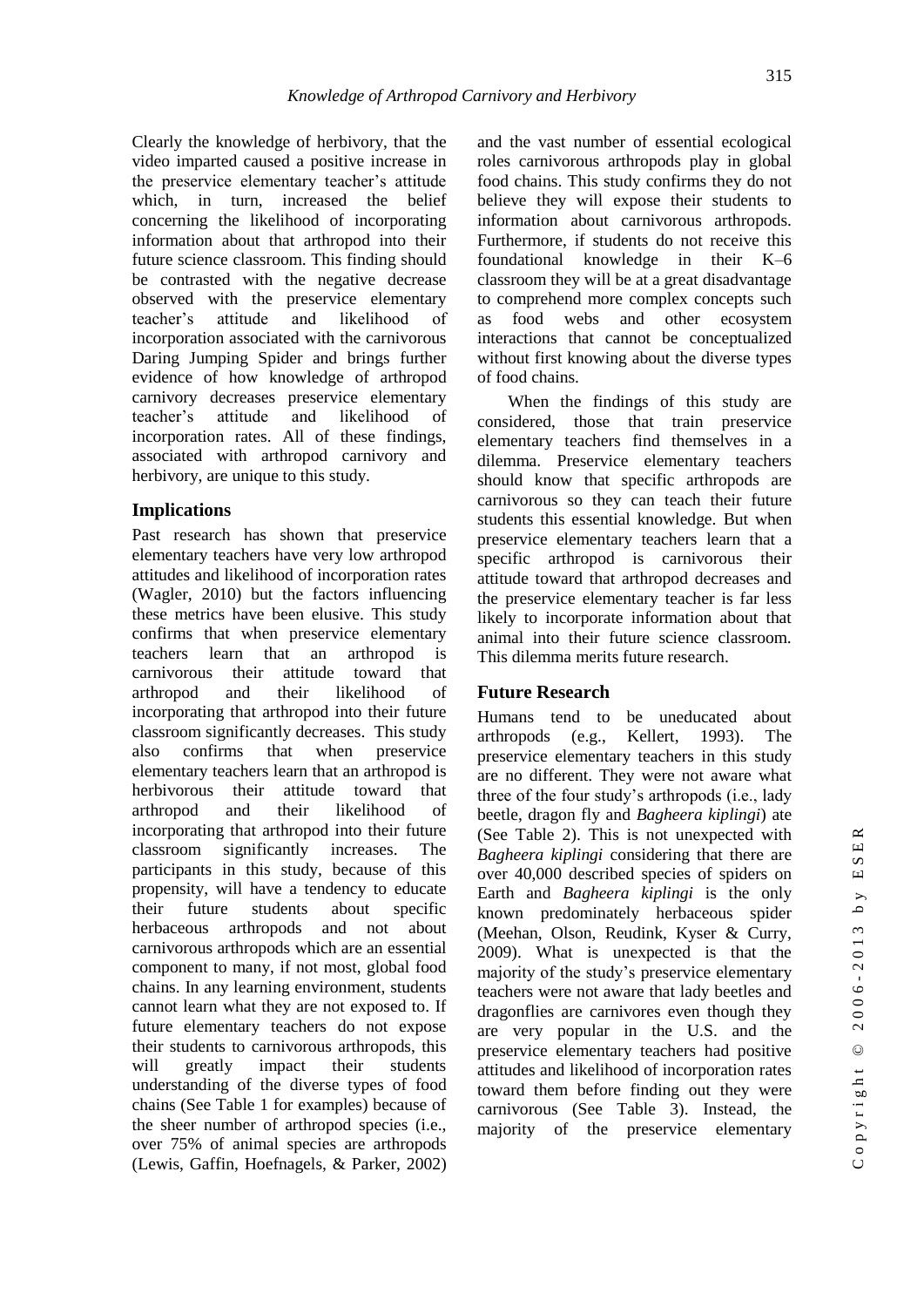teachers thought they ate some form of plant material.

Future research is needed to verify if it is possible to increase preservice elementary teacher knowledge of arthropod carnivory and, at the same time, increase preservice elementary teacher attitude and likelihood of incorporation. This future research study should utilize a randomized design with a control group with an educational intervention applied only to the treatment group. This educational intervention should focus on increasing the preservice elementary teacher's knowledge of the ecological role carnivorous arthropods play in diverse food chains. It should also focus on increasing the preservice elementary teacher's knowledge of the need for global carnivorous arthropods because of the essential role they play in helping sustain global food chains, global food webs, global ecosystems and the biosphere in general. Lastly, this intervention should emphasis that, without these arthropods performing these essential ecological services, the quality of human life would be greatly diminished or not possible (Wilson, 1987). Ideally this educational intervention should allow individuals to interact with actual arthropods (Wagler & Wagler, 2011) but pictures can also be used if living arthropods are not available. An educational intervention of this nature has the potential to increase the preservice elementary teacher's attitudes toward carnivorous arthropods and thereby increasing their likelihood of incorporating information about these animals into their future science classrooms.

# **Conclusion**

Humanity is currently in the midst of a human-induced global mass extinction of plant and animal life (e.g., Jackson, 2008; Wake & Vredenburg, 2008) with the status of many arthropods ranging from vulnerable to extinct (International Union for Conservation of Nature, 2012). Education that fosters animal preservation can potentially assist in reducing future extinctions (Wagler, 2011; Wagler, 2012). Knowledge of arthropod carnivory is one of the factors preventing preservice elementary teachers from

including biodiverse arthropods in their future classrooms. Educational interventions that teach future elementary teachers about the functional and essential need for carnivorous arthropods have the potential to positively change attitudes, increase the likelihood of arthropod information incorporation in science classrooms and equip students with the skills needed to participate in the preservation of global ecosystems.

## **Acknowledgment**

The authors would like to acknowledge David Jordan for taking and allowing the authors use of the photograph of *Bagheera kiplingi*. The authors would also like to thank Drs. Christopher J. Meehan and Eric J. Olson for assisting with contacting David Jordan.

## **References**

- Agresti, A. (2004). *Categorical data analysis*, Hoboken, NJ: John Wiley & Sons.
- Albarracín, D., Johnson B. T. & Zanna, M. P. (Eds.). (2005). *The handbook of attitudes*. Mahwah, NJ: Lawrence Erlbaum.
- American Association for the Advancement of Science (AAAS). (1993*). Benchmarks for science literacy*. New York: Oxford University Press.
- Bjerke, T., Odegardstuen, T. S. & Kaltenborn, B. P. (1998). Attitudes toward animals among Norwegian children and adolescents: species preferences. *Anthrozoös, 11*(4), 227-235.
- Bjerke, T. & Ostdahl, T. (2004). Animal-related attitudes and activities in an urban population. *Anthrozoös, 17*(2) 109-129.
- Budd, G. E. & Telford, M. J. (2009) The origin and evolution of arthropods*. Nature, 457,* 812-817.
- Dettner, K. (1987). Chemosystematics and Evolution of Beetle Chemical Defenses. *Annual Review of Entomology, 32,* 17-48.
- Eagly, A. H. & Chaiken, S. (1993). *The psychology of attitudes.* Orlando, FL: Harcourt Brace Jovanovich.
- Eagly, A. H. & Chaiken, S. (1998). Attitude structure and function**.** In D. Gilbert, S.T. Fiske, & G. Lindsey, et al (Eds.). Handbook of social psychology,  $4^{\text{th}}$  Ed. (Vol. 1, pp. 269-322). Boston: McGraw-Hill.

 $\simeq$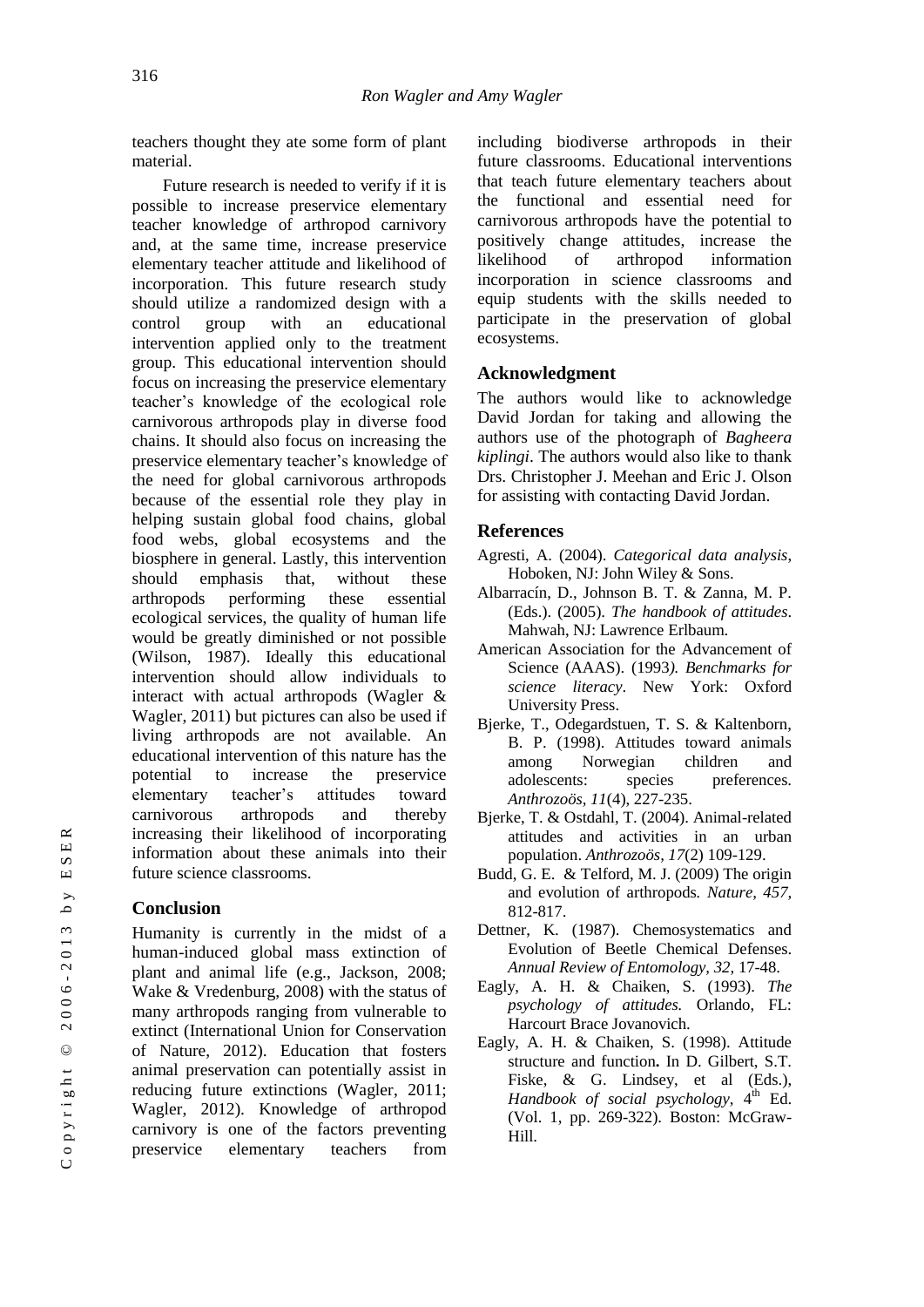- Foelix, R. F. (1997). *Biology of spiders (second edition).* New York: Oxford University Press.
- Gerdes, A. B. M., Uhl, G., & Alpers, G. W. (2009). Spiders are special: Fear and disgust evoked by pictures of arthropods. *Evolution and Human Behavior, 30*(1), 66–72.
- Harrell, F.E. Jr (2009). *Design: Design package. R package version 2.3-0.* Retrieved January 19, 2012 from http://cran.rproject.org/src/contrib/Archive/ Design/
- Higgins, J.J. (2004*) Introduction to modern nonparametric statistics.* Pacific Grove, CA: Brooks/Cole-Thomson Learning.
- Heider, F. (1958). *The psychology of interpersonal relations.* Hillsdale, NJ: Lawrence Erlbaum Associates.
- Herzog, H. & Burghardt, G. M. (1988). Attitudes toward animals: Origins and diversity. *Anthrozoös, 1*, 214–222.
- Hsu, J. (1996). *Multiple comparisons: Theory and methods.* Boca Raton, FL: Chapman & Hall.
- Hummel, E. & C. Randler (2012). Living animals in the classroom – a meta-analysis on learning outcome and a treatmentcontrol study focusing on knowledge and motivation. *Journal of Science Education and Technology, 21*, 95-105.
- International Union for Conservation of Nature. (2012). *The IUCN red list of threatened species*. Retrieved January 19, 2012 from http://www. iucnredlist.org
- Jackson J. B. C. (2008). Ecological extinction and evolution in the brave new ocean. *Proceedings of the National Academy of Sciences, 105,* 11458–11465.
- Johnson, G. B. (2003). *The living world.* New York: McGraw Hill.
- Kellert, S. R. (1985). Attitudes toward animals: Age-related development among children. *Journal of Environmental Education, 16*  (3), 29-39.
- Kellert, S. R. (1993). Values and perceptions of invertebrates. *Conservation Biology, 7*(4), 845–855.
- Kellert, S.R. (1996). *The Value of Life.* New York: Island Press.
- Koch, R. L., & Hutchison, W. D. (2003). Phenology and blacklight trapping of the multicolored Asian lady beetle (Coleoptera: Coccinellidae) in a Minnesota

agricultural landscape. *Journal of Entomological Science, 38*, 477–480.

- Koch, R. L. (2003). The multicolored Asian lady beetle, Harmonia axyridis: A review of its biology, uses in biological control, and non-target impacts. *The Journal of Insect Science, 3*(32), 1-16.
- Kruglanski, A. W. & Stroebe, W. (2005). The influence of beliefs and goals on attitudes: Issues of structure, function, and dynamics. In D. Albarracín, B. T. Johnson & M. P. Zanna, (Eds.), *The handbook of attitudes* (pp. 323-368). Mahwah, NJ: Lawrence Erlbaum.
- Lewis, R., Gaffin, D., Hoefnagels, M., & Parker, B. (2002). *Life.* New York: McGraw Hill.
- Lucas, E., Coderre, D., & Vincent C. (1997). Voracity and feeding preferences of two aphidophagous coccinellids on Aphis citricola and Tetranychus urticae. *Entomologia Experimentalis et Applicata, 85,* 151–159.
- Marsh, K. L. & Wallace, H. M. (2005). The influence of attitudes on beliefs: Formation and change. In D. Albarracín, B. T. Johnson & M. P. Zanna, (Eds.), *The handbook of attitudes* (pp. 323-368). Mahwah, NJ: Lawrence Erlbaum.
- Meehan, C. J., Olson, E. J., Reudink, M. W., Kurt, T. & Curry, R. L. (2009). Herbivory in a spider through exploitation of an ant– plant mutualism*. Current Biology*, *19* (19), 1591–1682.
- McClure, M. S. (1986) Role of predators in regulation of endemic populations of Matsucoccus matsumarae (Homoptera: Margarodidae) in Japan. *Environmental Entomology*, *15,* 976–983.
- Millennium Ecosystem Assessment (MEA). (2005). *Millennium ecosystem assessment: Ecosystems and human well-being (synthesis report).* Retrieved January 19, 2012 from http://www.millenniumassessment.org
- North American Association for Environmental Education (NAAEE). (2004). *North American association for environmental education standards for the initial preparation of environmental educators (NAAEES).* Retrieved May 27, 2011 from http://www.naaee.org/
- National Research Council (NRC). (1996). *National science education standards*. Washington, DC: National Academy Press.